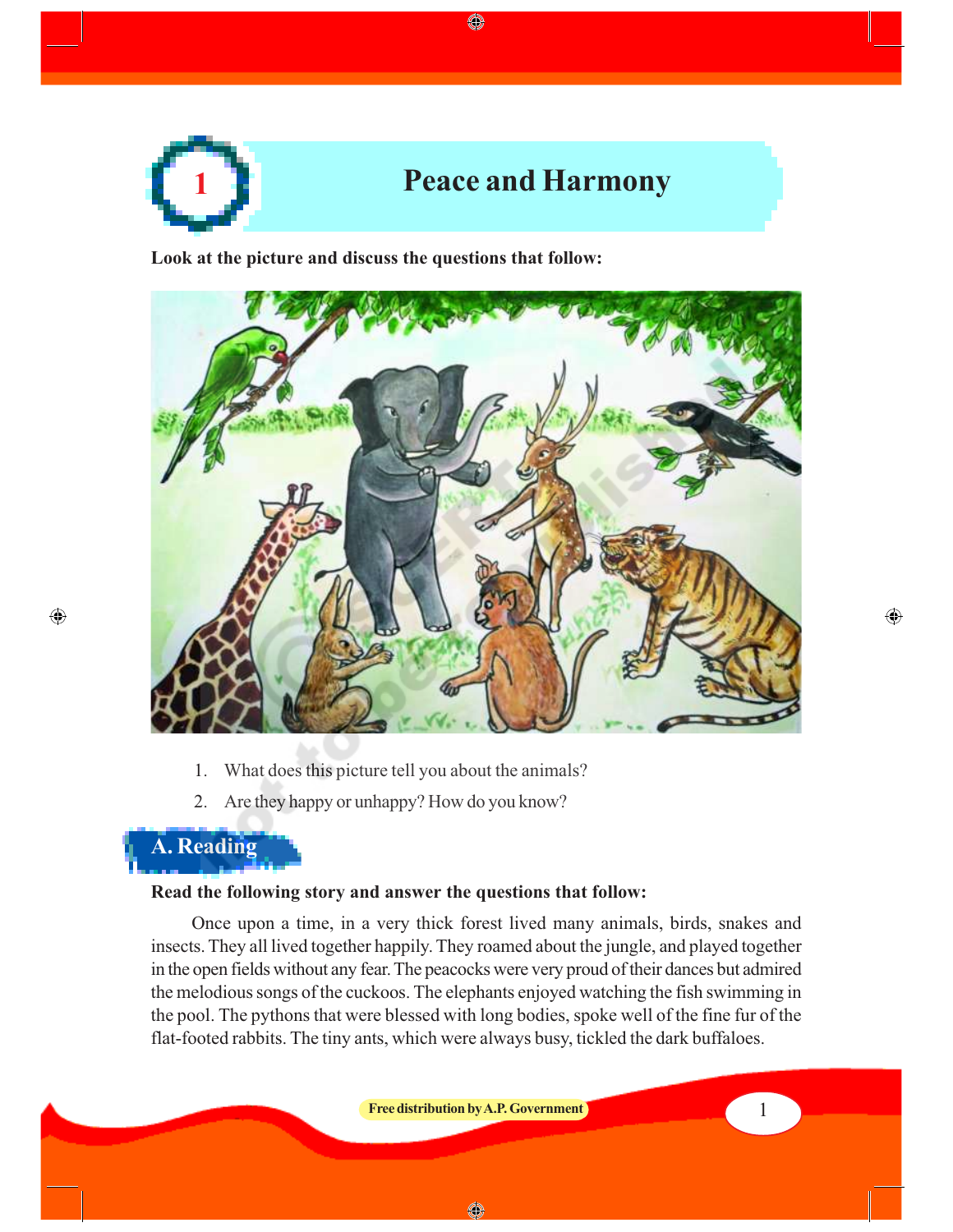They often held musical evenings in a large open field. The elephant and the deer danced. The mynahs and the parrots sang. The tiger and the bear exhibited gymnastics. They called the moon and his friends, the stars, to be the guests of honour at their musical evenings.

⊕

One day a jackal entered the forest. He was dirty, dangerous, and very cunning too. He told the elephants, "You are the biggest animals in the forest. Why do you want to play with the squirrels and the rabbits?" He poisoned the minds of the peacocks saying, "You are the loveliest birds in the forest. Why do you want to praise the mynahs?" The jackal then approached the deer and whispered that the tiger was waiting for a chance to kill them.



⊕

Gradually, all the animals began suspecting one another. Earlier they had lived together, slept together and roamed around the forest together. Now they started to put up boundaries and build fences around their properties. They moved about individually or with their own group.

Now it was easy for the jackal to hunt the smaller animals and the birds. And when the smaller ones cried out for help, no one came to help them. One by one, the little ones disappeared. The forest slept as the animals were afraid. There were no more musical evenings. The moon was sad. He cried.

The moon thought for a while and decided to come down among the animals and the birds as a sadhu. As soon as the sadhu appeared in the forest, the animals and the birds approached him to narrate their tales of woe. They cried, sobbed and blamed each other for disturbing the peace in the forest. And the sadhu listened to them.

 $\bm{\mathrm{\odot}}$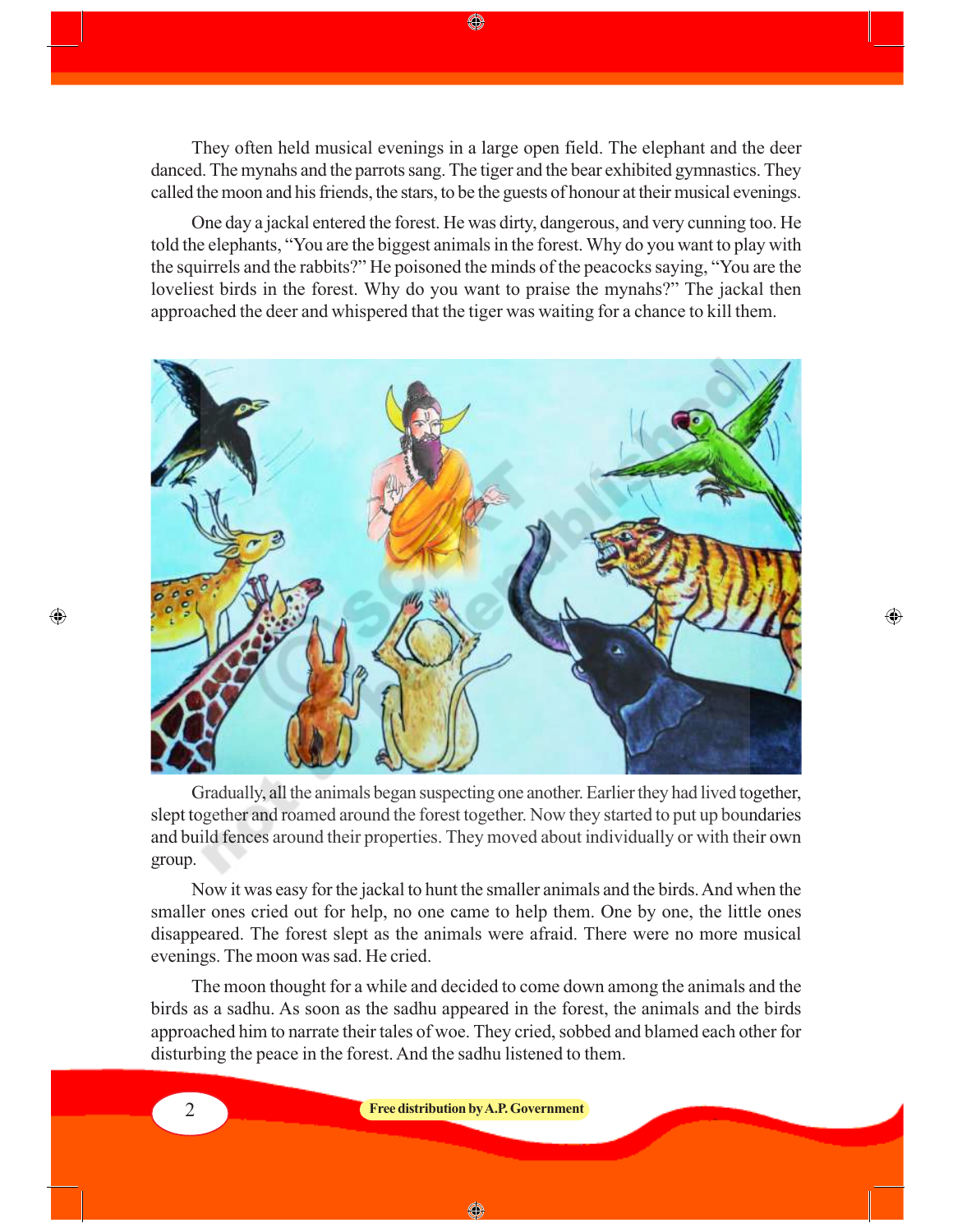The sadhu brought together the lions and the rabbits for a common meal. He visited the python and the viper, and had a long chat with them. He advised the eagle not to attack the little chicks that had lost their mother. The sadhu accompanied the tiger and the wild bear to the nearest market. He played with the bulbul, the owl and the monkeys.

◈

But the jackal was very angry with what the sadhu was doing. He did not want the animals to live in peace and harmony. So he was waiting for an opportunity to attack the sadhu.

One day, the animals, insects and birds held an emergency meeting and they unanimously decided to approach the sadhu and pleaded with him to kill the jackal. The sadhu said, "I will not kill the jackal but will help you in a different way."

When the sun went to sleep, the jackal came to the house of the hens to take a few of them for his supper. The sadhu, who had been lodging nearby, came out of the house and spoke to the jackal. "Take me today for your meal."

The jackal who had been waiting for this opportunity, dragged the sadhu and ran into the jungle. He took the sadhu to a lonely place, tore him into pieces and ate him up. The animals were very sad, angry and disappointed with what had happened to the sadhu. They were afraid that the hungry jackal would appear again the next day. Then they heard a strange noise. All of them ran in that direction. What they saw surprised them. They saw the stomach of the jackal growing bigger and bigger. It continued to bloat until it burst. Then they heard a soft voice: "May my animals, birds and insects live in peace and harmony! May there be no fences around you! May you sing and dance once again! Remember me and be not afraid."

When they looked up at the sky, they saw the moon shining brilliantly, spreading milky brightness over the earth. The animals once again started to roam, sing, and sleep in peace. They broke down the fences which they had built. They invited the moon and the stars for their cultural evenings.

# **Glossary\**

 $\bigcirc$ 

| gymnastics $(n)$             |   | physical exercises                            |
|------------------------------|---|-----------------------------------------------|
| property $(n)$               |   | objects or things owned by somebody           |
| woe $(n)$                    |   | extreme sadness                               |
| harmony $(n)$                |   | a state of living together peacefully         |
| unanimously $(adv)$ :        |   | unitedly                                      |
| $\text{bl}$ oat $(\text{v})$ | ٠ | become bigger and bigger (swell unpleasantly) |

**Free distribution by A.P. Government** 3

 $\bigoplus$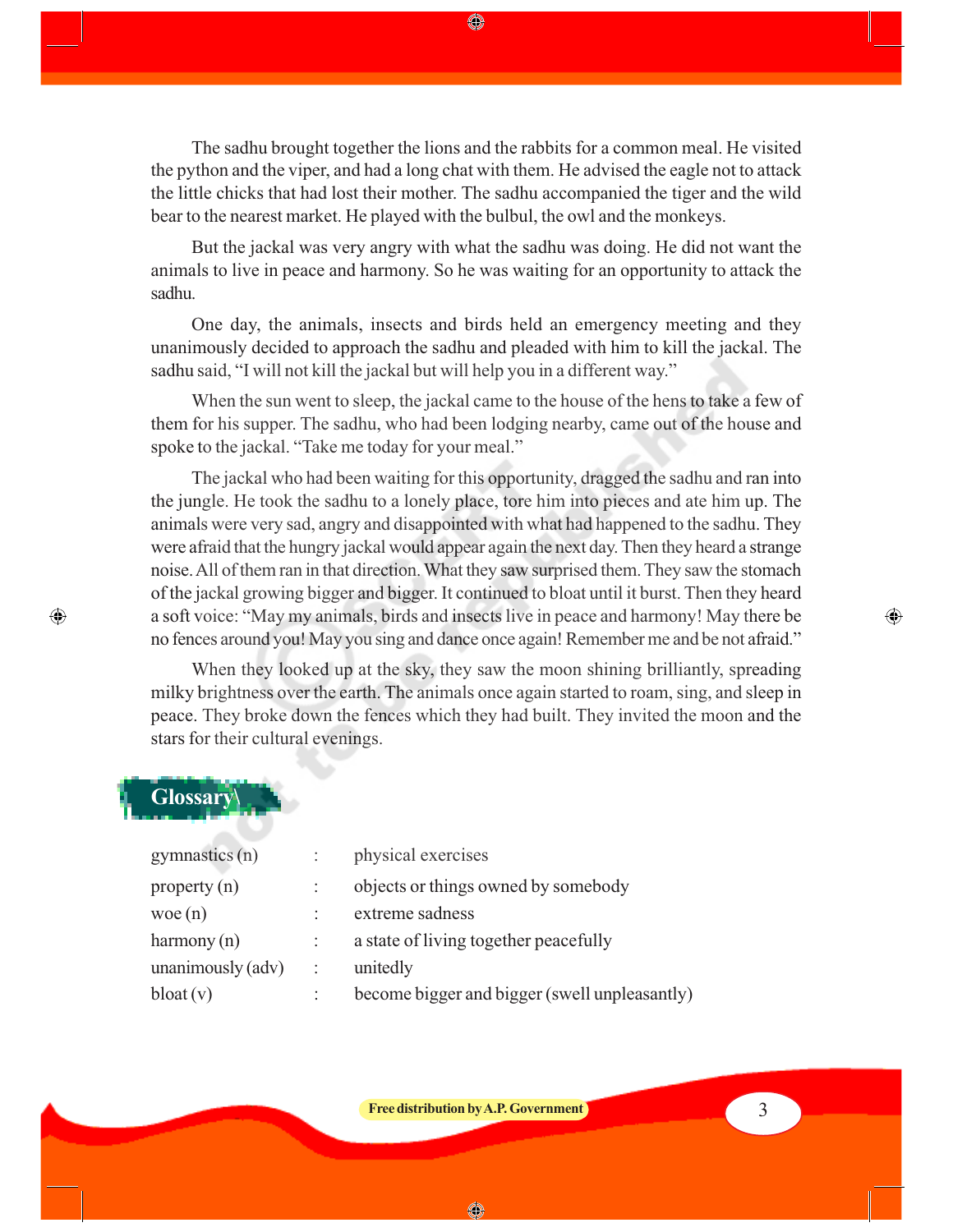#### **How well did I read?**

| Fill in the boxes using yes/ somewhat/ no.               |  |  |
|----------------------------------------------------------|--|--|
| I enjoyed reading the passage.                           |  |  |
| I got the idea of the passage on my own.                 |  |  |
| I got the idea with the help of my friends in the group. |  |  |
| The teacher helped me to understand the passage.         |  |  |
| I used the glossary given at the end of the passage.     |  |  |

◈

### **I. Answer the following questions:**

- 1. How were the animals before the jackal joined them? Pick out the words which describe their mood.
- 2. What happened to the animals after the jackal came to the forest?
- 3. What was the jackal's plan? How did it succeed?
- 4. What did the animals do to check the jackal's evil design?
- 5. How was the moon disguised? Why did he choose that form?
- \*6. Why did the sadhu ask the jackal to take him for his meal? Would you do the same if you were in his place?
- 7. What did the sadhu teach the animals in the forest?
- \*8. Do you think the sadhu sacrificed his life for the sake of animals in the forest? Give reasons for your answer.

 $\bigoplus$ 

# **II. Read the following paragraph and analyse it in terms of cause and effect / consequence. One has been done for you.**

The animals in the forest were friendly, so the jackal could not eat any animal. The jackal then thought of a plan and implemented it. The animals started suspecting each other as the jackal's plan worked. The life in the forest became dull because there were no musical evenings. All the animals requested the sadhu for help, so he talked to the animals and the birds and solved their problem. However, the sadhu didn't want to kill the jackal, but preferred to teach a lesson to it.

| <b>Cause</b>                                                                     | <b>Consequence</b> |
|----------------------------------------------------------------------------------|--------------------|
| All the animals in the forest were friendly. The jackal couldn't eat any animal. |                    |
|                                                                                  |                    |
|                                                                                  |                    |

#### 4 **Free distribution by A.P. Government**

 $\bigcirc$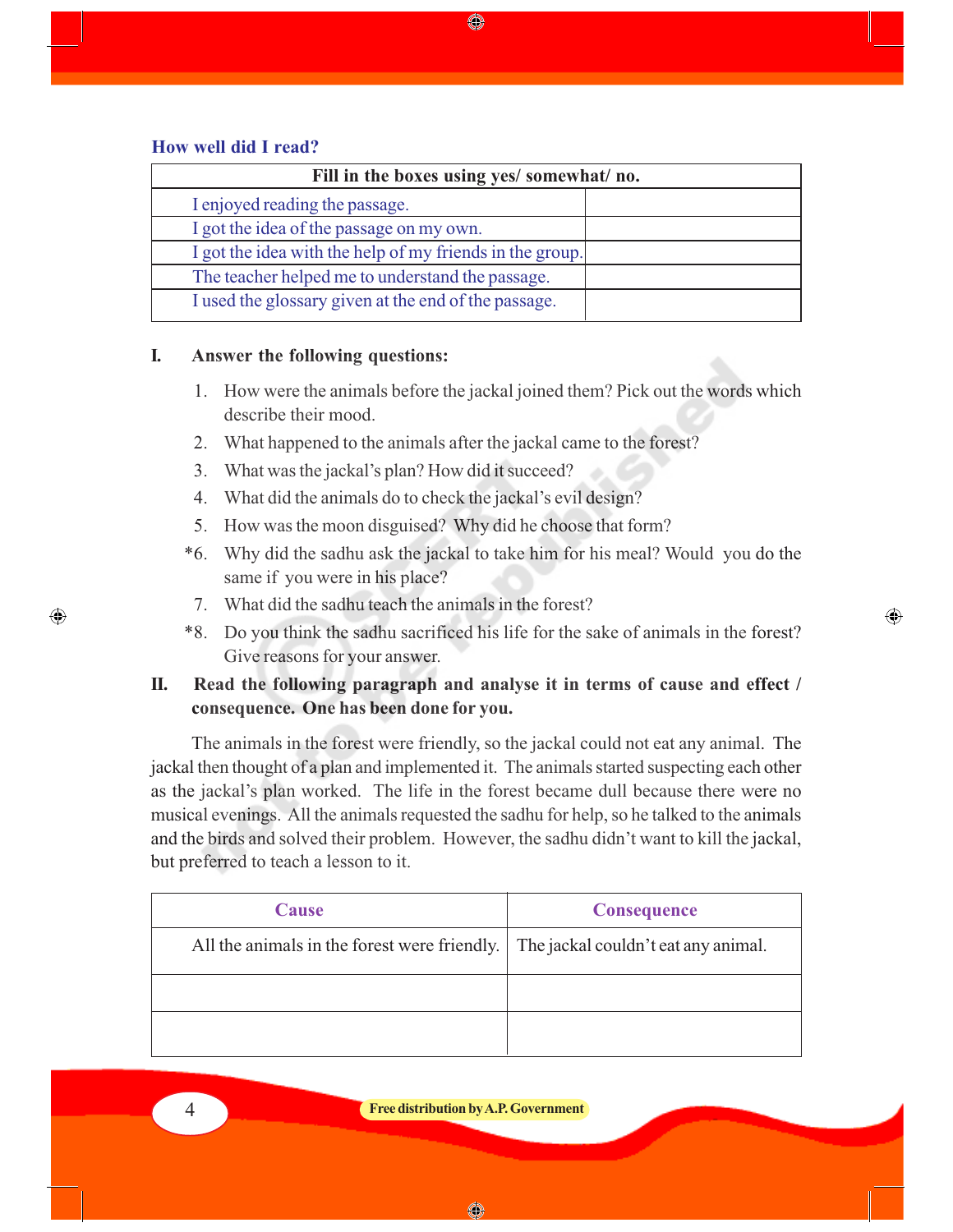**III. Rearrange the following sentences in the order of their occurrence in the story. Then rewrite them into a meaningful coherent paragraph using appropriate linkers.**

◈

- 1. The animals and the birds requested the moon to help them.
- 2. The moon came in the form of a sadhu.
- 3. The jackal created an unfriendly atmosphere.
- 4. The peace and harmony in the forest was disturbed.
- 5. The jackal entered the forest.
- 6. The peace and harmony in the forest was restored.
- 7. The jackal did not like this, so it killed the sadhu.
- 8. The sadhu talked to everyone in the forest and tried to restore peace.
- 9. They often held musical evenings.
- 10. The animals and the birds began suspecting each other.
- 11. The animals and the birds were living happily together.
- 12. The stomach of the jackal bloated and then burst.

**Here is the first sentence:** The animals and the birds were living happily together.

# **B. Vocabulary**

⊕

**I. Read the following sentences from the story:**

They heard a soft voice.

The pythons have long bodies.

It was easy for the jackal to hunt the smaller animals and birds.

The jackal told the elephant, "You are the biggest animal in the forest."

He said to the peacock, "You are the loveliest bird in the forest."

*The underlined words are called Adjectives.*

- 1. They come either before or after the noun ( a tall boy )
- 2. They take intensifiers like very, quite, etc. (a very tall boy)
- 3. They have degrees of comparasion Positive, Comparative and Superlative. *Here are the three forms of a few adjectives.*

| <b>Positive</b> | <b>Comparative</b> | <b>Superlative</b> |
|-----------------|--------------------|--------------------|
| dark            | darker             | darkest            |
| small           | smaller            | smallest           |
| near            | nearer             | nearest            |
| big             | bigger             | biggest            |
| lovely          | lovelier           | loveliest          |
| dirty           | dirtier            | dirtiest           |
| melodious       | more melodious     | most melodious     |

#### **Free distribution by A.P. Government** 5

⊕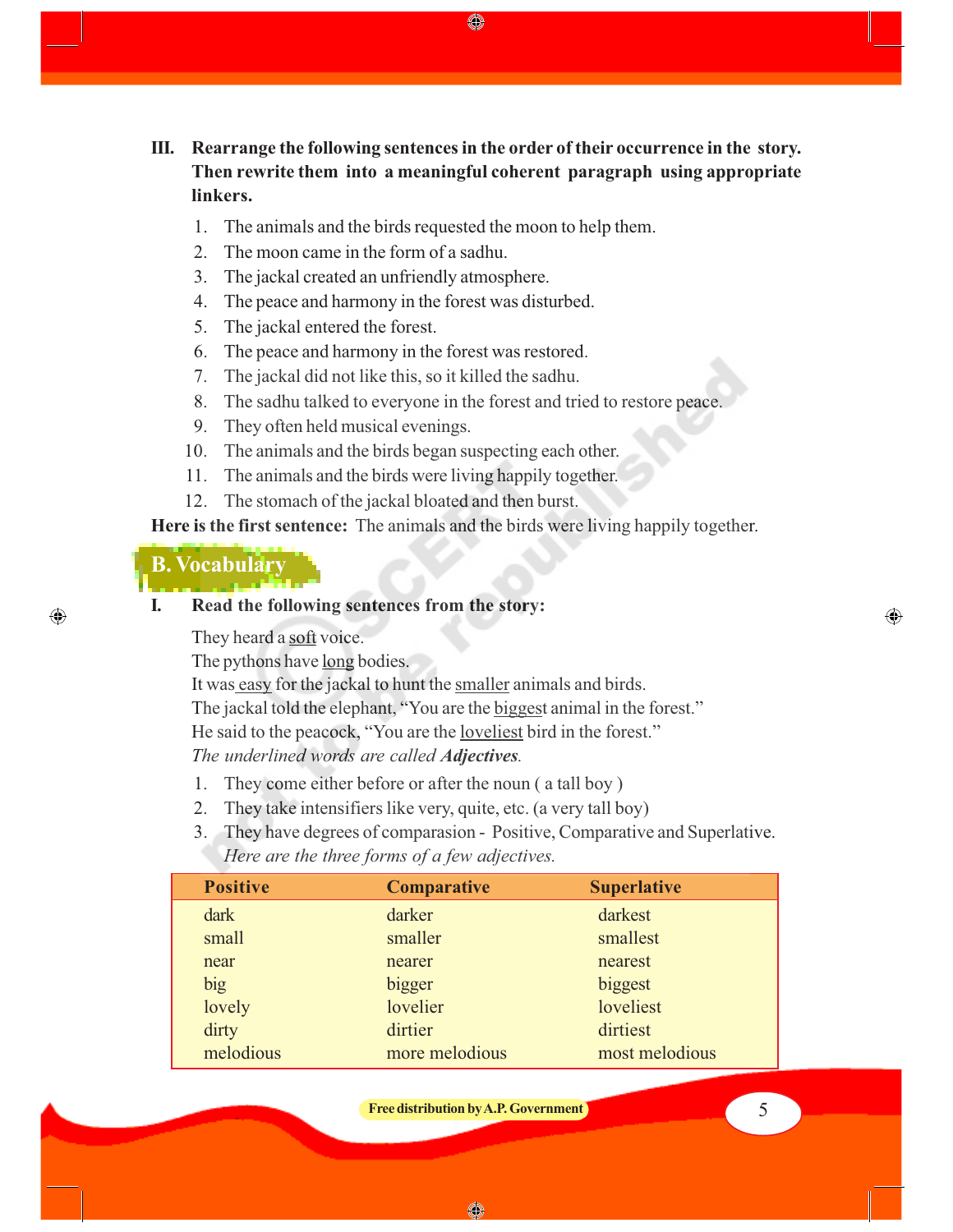# **Read the following paragraph carefully, underline all adjectives and write the other degrees of comparison for them.**

Yesterday we went for a picnic to Nehru Zoological Park which is one of the biggest zoos in the country. The climate was cool and pleasant. We saw many animals, birds, reptiles etc. We also saw a very large elephant. After that, we saw a tall giraffe with a long neck. There were also some small birds which sang sweet songs. There was a beautiful peacock which danced majestically. We went very close to the brown cobra. We felt very happy. We reached home late in the evening

**II. Read the following words. Each pair has one word and the other word is its opposite in meaning:**

| big   | X | small   | near   | X | far       |
|-------|---|---------|--------|---|-----------|
| dark  | X | light   | open   | Χ | close     |
| happy | X | unhappy | start  | X | stop      |
| large | X | small   | thick  | X | thin      |
| live  | X | die     | appear | X | disappear |
| long  | X | short   | common | X | uncommon  |

**Now fill in the blanks in the sentences given below with the word opposite in meaning to the one in bold letters.**

◈

- 1. The elephant's eyes are **small** but its body is ——
- 2. The animals were **happy** in the beginning. After the jackal entered the forest, they became -
- 3. The giraffe's neck is very **long** but its tail is —
- 4. Mangoes are **swee**t but lemons are  $-$
- 5. The coconut is a **tall** tree but the guava is a ——————— tree.
- **III. The following pairs of words are similar in meaning. Pick out such pairs from the story you have just read.**

| animals | creatures | small | tiny  |
|---------|-----------|-------|-------|
| build   | construct | talk  | speak |
| large   | big, huge |       |       |

 $\bigcirc$ 

6 **Free distribution by A.P. Government**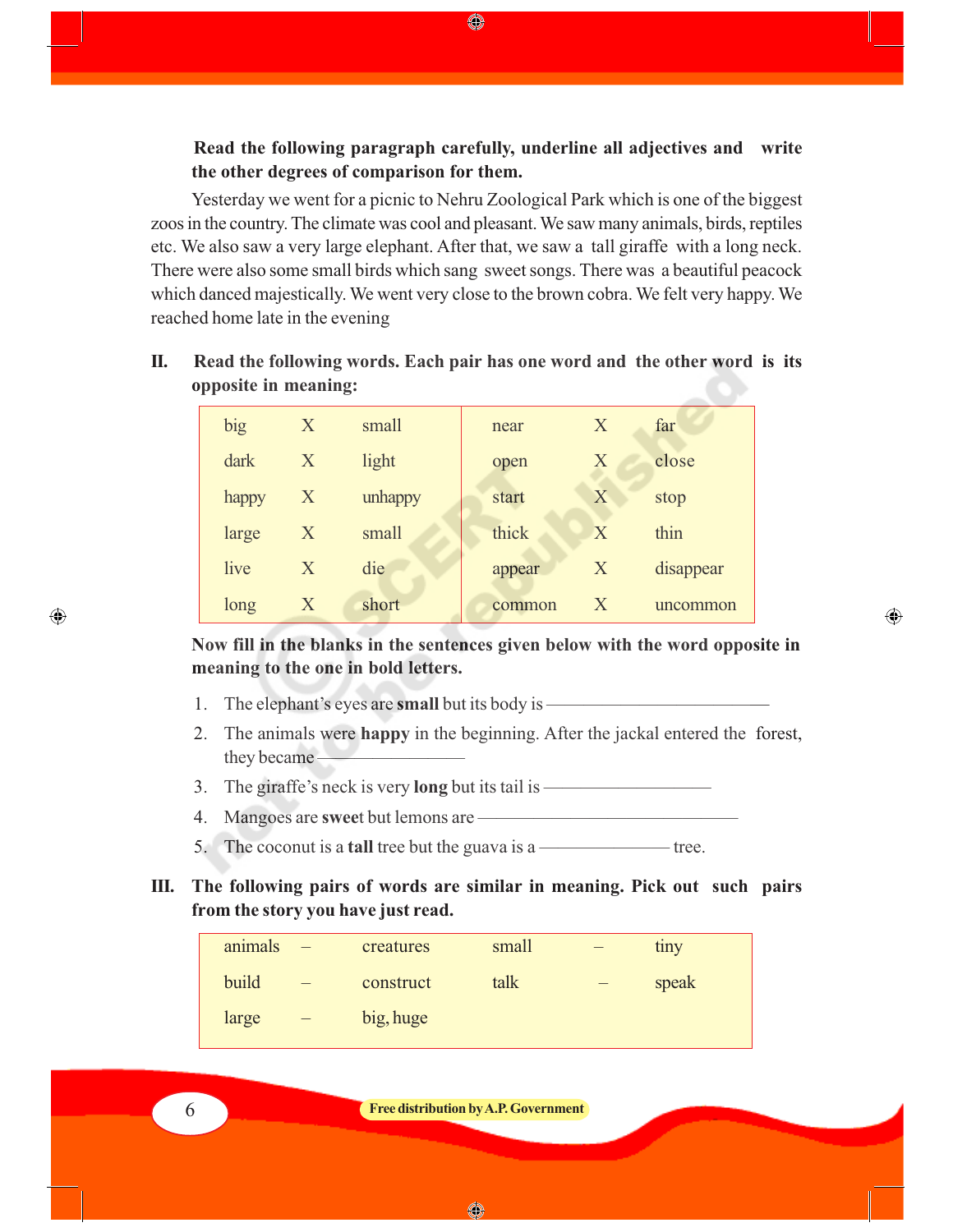

 $\bigoplus$ 

**I. Read the following sentences.**

The elephant is bigger than the donkey. The donkey is not so big as the elephant.

In the above sentences the elephant and the donkey are compared with respect to their size. The words **"big" and "bigger"** are adjectives that are used to compare their size.

◈

| <b>Name of the Student</b> | <b>Age in Years</b> | <b>Height in Ft.</b> | Weight in Kgs. |
|----------------------------|---------------------|----------------------|----------------|
| Harini                     | 11                  | 4.9                  | 27             |
| Seshagiri                  | 12                  | 5.1                  | 30             |
| <b>Akhila</b>              | 12                  | 4.8                  | 28             |
| <b>Bhaskar Raju</b>        | 10                  | 4.5                  | 24             |
| <b>Siddu</b>               | 13                  | 5.3                  | 35             |
| <b>Rajesh</b>              | 11                  | 5.1                  | 28             |
| <b>Raghava</b>             | 12                  | 4.9                  | 28             |
| <b>Vamsi</b>               | 13                  | 4.5                  | 27             |
| <b>Manoj</b>               | 12                  | 5.1                  | 30             |
| Gopi                       | 10                  | 4.5                  | 25             |

#### **Here is some information about a group of pupils in 6th class.**

**Now make 20 sentences comparing the ages, heights and weights of the students as shown in the examples given below:**

Harini is as tall as Raghava.

Harini is not so heavy as Raghava.

Harini is older than Gopi.

Siddu is the heaviest boy in the group.

# **II. Look at the following sentences paying special attention to the underlined words.**

The tiny ants, which were always busy, tickled the dark buffaloes.

They often held musical evenings in a large open field.

**The underlined words are adverbs, which tell us how often something happens. They are called adverbs of frequency.**

**Free distribution by A.P. Government** *Constitution 3* **<b>Participal** 

◈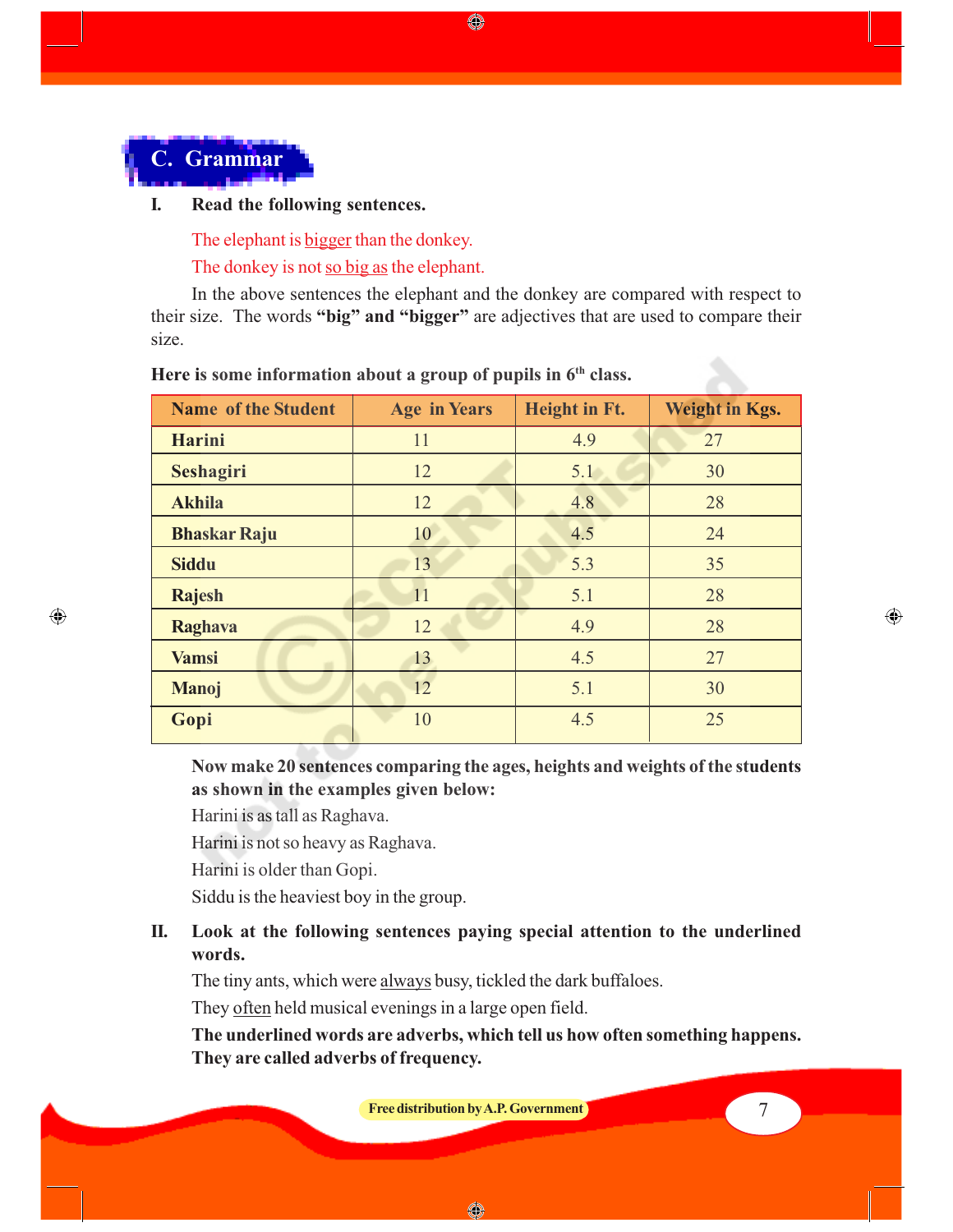## **Read the following passage and underline the adverbs of frequency.**

Sekhar is a busy taxi driver. He never finds time to read books. He often takes food outside. He reaches home early in the evening. But he seldom goes to bed early. So, his children always ask him for a bed time story. Sometimes he takes his children for picnics and buys toys and gifts.

♦

**Look at the conversation between two friends, Murthy and Krishna. Fill in the blanks with always, never, often, seldom, sometimes.**

| Murthy  | t. | Do you like to watch films?                                                    |
|---------|----|--------------------------------------------------------------------------------|
| Krishna |    | Yes, very much. I — watch films, a film a day. How about<br>you?               |
| Murthy  |    |                                                                                |
| Krishna |    | How ————————————————do you watch films?                                        |
| Murthy  |    | Once or twice a month.                                                         |
| Krishna |    | Oh, that's fine. Have you watched Sri Ramarajyam?                              |
| Murthy  |    | No, I haven't. I'll watch it next month. How<br>does your<br>wife watch films? |
| Krishna |    | She watches films. She watched one 10 years ago.                               |

# **D. Writing**

 $\bigoplus$ 

**I. Here is an invitation card from the animals about a musical programme in the forest. Read it carefully.**

 $\bigoplus$ 

| <b>Invitation</b>                  |   |                                                                           |  |  |  |
|------------------------------------|---|---------------------------------------------------------------------------|--|--|--|
| <b>Peace and Harmony Programme</b> |   |                                                                           |  |  |  |
| Venue                              |   | $\therefore$ Greenwood Forest                                             |  |  |  |
| Guests of honour                   |   | $(1)$ Moon 2) Stars                                                       |  |  |  |
| <b>Welcome Address</b>             |   | : Peacock                                                                 |  |  |  |
| <b>Cultural Programmes</b>         |   |                                                                           |  |  |  |
| 1. Dance                           |   | <b>Made for Each Other</b> by Elephant and Deer                           |  |  |  |
| 2. Song                            |   | : Victory over the Jackal by Parrots and Mynahs                           |  |  |  |
|                                    |   | 3. Gymnastics show : <b>Health Tips for All Animals</b> by Tiger and Deer |  |  |  |
| 4. Skit                            | ÷ | Fine Fur of Rabbit by Cuckoo and friends                                  |  |  |  |
| 5. Vote of thanks                  |   | : Wild Buffalo                                                            |  |  |  |
|                                    |   | All are welcome.                                                          |  |  |  |

**EXERABATE EXERCIS DE L'EST L'EST L'EST L'EST L'EST L'EST L'EST L'EST L'EST L'EST L'EST L'EST L'EST L'EST L'EST** 

#### 8 **Free distribution by A.P. Government**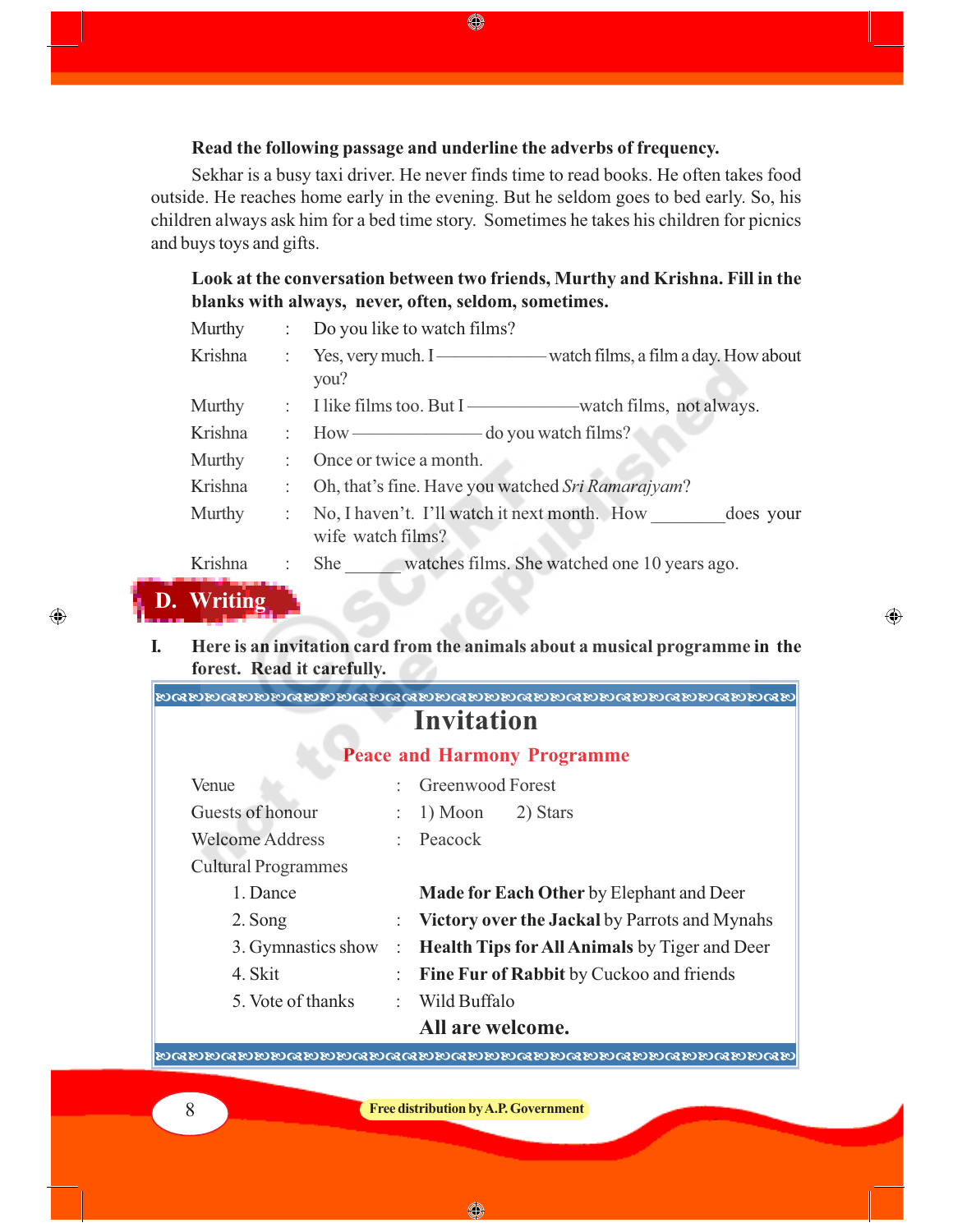not to explore the township the day